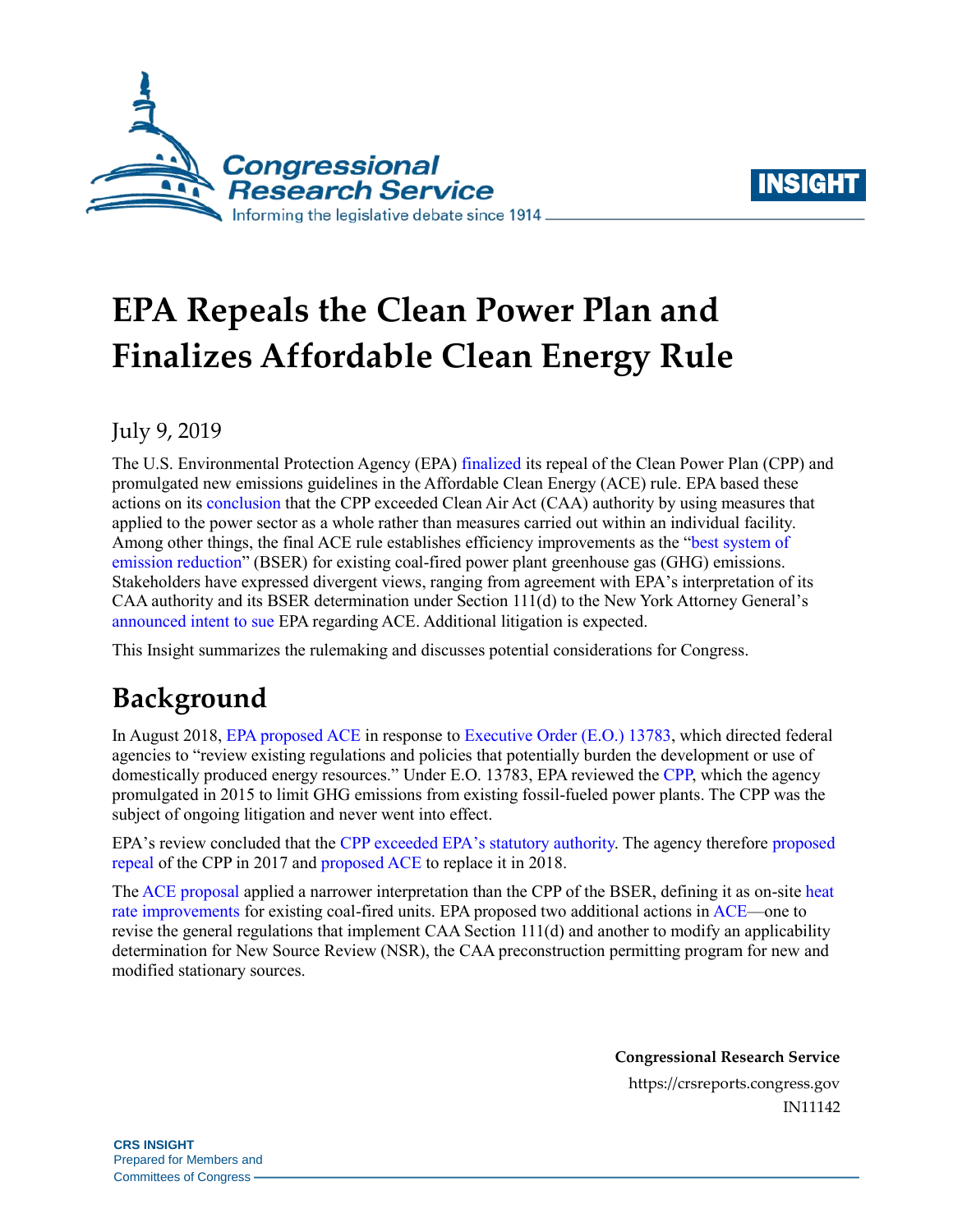### **EPA Repealed CPP and Promulgated ACE**

On July 8, 2019, EPA published "three separate" actions i[n one notice.](https://www.govinfo.gov/content/pkg/FR-2019-07-08/pdf/2019-13507.pdf) First, EPA finalized repeal of the CPP, retaining its [2017 conclusion](https://www.federalregister.gov/documents/2017/10/16/2017-22349/repeal-of-carbon-pollution-emission-guidelines-for-existing-stationary-sources-electric-utility) that the CPP exceeded EPA's statutory authority. Second, EPA promulgated ACE, which provides emission guidelines for states to use when they establish standards to reduce carbon dioxide  $(CO_2)$  emissions from existing coal-fired units. Third, EPA finalized revisions to the general regulations implementing CAA Section 111(d). CRS discusses the legal basis for the CPP repeal in another publication [\(LSB10325\)](https://crsreports.congress.gov/product/pdf/LSB/LSB10325). The remainder of this section discusses ACE and the implementing regulations.

The structure and major provisions of ACE largely resemble those EP[A proposed](https://www.federalregister.gov/documents/2018/08/31/2018-18755/emission-guidelines-for-greenhouse-gas-emissions-from-existing-electric-utility-generating-units) in August 2018. For example[, ACE defines](https://www.govinfo.gov/content/pkg/FR-2019-07-08/pdf/2019-13507.pdf) the BSER for existing, coal-fired power plant GHG emissions as ["heat rate](https://www.eia.gov/tools/faqs/faq.php?id=107&t=3) improvement" measures, also known as efficiency improvements. EP[A stated](https://www.govinfo.gov/content/pkg/FR-2019-07-08/pdf/2019-13507.pdf) that it lacked adequate information to establish a BSER for other types of existing fossil-fuel-fired units.

ACE does not establish a binding, numeric performance standard for  $CO<sub>2</sub>$  emissions from existing coalfired units. Rather, EPA identified six candidate technologies, which it characterized as the "most impactful" in the 2018 proposal, along with operating and maintenance practices that states ["must](https://www.govinfo.gov/content/pkg/FR-2019-07-08/pdf/2019-13507.pdf)  [evaluate](https://www.govinfo.gov/content/pkg/FR-2019-07-08/pdf/2019-13507.pdf) in establishing a standard of performance for that source in their state plans under CAA section 111(d)." Noting that many state and industry commenters requested a presumptive standard or additional clarity, [EPA specified](https://www.govinfo.gov/content/pkg/FR-2019-07-08/pdf/2019-13507.pdf) the "level of emissions reductions achievable using the candidate technologies." States, however, must ultimately establish a rate-based standard and [have the option](https://www.govinfo.gov/content/pkg/FR-2019-07-08/pdf/2019-13507.pdf) to establish performance standards reflecting a heat rate improvement "that falls outside of these ranges."

EPA discussed technologies and approaches excluded from the candidate technologies list. For example, EPA clarified that state plans could not use either averaging-and-trading or biomass co-firing as compliance measures. While EPA did not include carbon capture and storage as the BSER for existing units due to cost considerations, the agenc[y concluded](https://www.govinfo.gov/content/pkg/FR-2019-07-08/pdf/2019-13507.pdf) that state plans may authorize carbon capture and storage for ACE compliance.

EPA [analyzed](https://www.epa.gov/sites/production/files/2019-06/documents/utilities_ria_final_cpp_repeal_and_ace_2019-06.pdf) ACE and the CPP repeal impacts separately. The agency projected ["modest"](https://www.govinfo.gov/content/pkg/FR-2019-07-08/pdf/2019-13507.pdf)  $CO<sub>2</sub>$ reductions (less than 1%) under the final ACE rule that ["do not diverge dramatically"](https://www.govinfo.gov/content/pkg/FR-2019-07-08/pdf/2019-13507.pdf) from [a baseline,](https://www.epa.gov/sites/production/files/2019-06/documents/utilities_ria_final_cpp_repeal_and_ace_2019-06.pdf)  [which excludes](https://www.epa.gov/sites/production/files/2019-06/documents/utilities_ria_final_cpp_repeal_and_ace_2019-06.pdf) the CPP. EPA's separate CPP analysis projected  $CO<sub>2</sub>$  reductions less than 1% and concluded "there is likely to be no difference between a world where the CPP is implemented and one where it is not."

EPA also finalized revisions to the general implementing regulations under CAA Section 111. The revisions codify EPA's current interpretation that states have ["broad discretion"](https://www.govinfo.gov/content/pkg/FR-2019-07-08/pdf/2019-13507.pdf) to establish and apply emission standards consistent with BSER. Among other things, EPA lengthened the time for development and review of state plans.

### **EPA Postpones Decision Regarding NSR**

EPA [did not finalize](https://www.govinfo.gov/content/pkg/FR-2019-07-08/pdf/2019-13507.pdf) the proposed revision to the applicability test for certain power plants under NSR. The NSR program generally [requires](https://crsreports.congress.gov/product/pdf/R/R45393#_Toc528923623) installation of modern pollution controls when new facilities are built or when existing facilities make a change that substantially increases emissions. Historically, NSR applicability determinations have been contentious and extensively litigated. [According to EPA,](https://www.epa.gov/sites/production/files/2018-08/documents/ace_nsr.pdf) the proposal would prevent NSR from discouraging the installation of energy-efficiency measures. EPA [stated](https://www.govinfo.gov/content/pkg/FR-2019-07-08/pdf/2019-13507.pdf) that it intends to take final action on the proposed NSR changes at a later date.